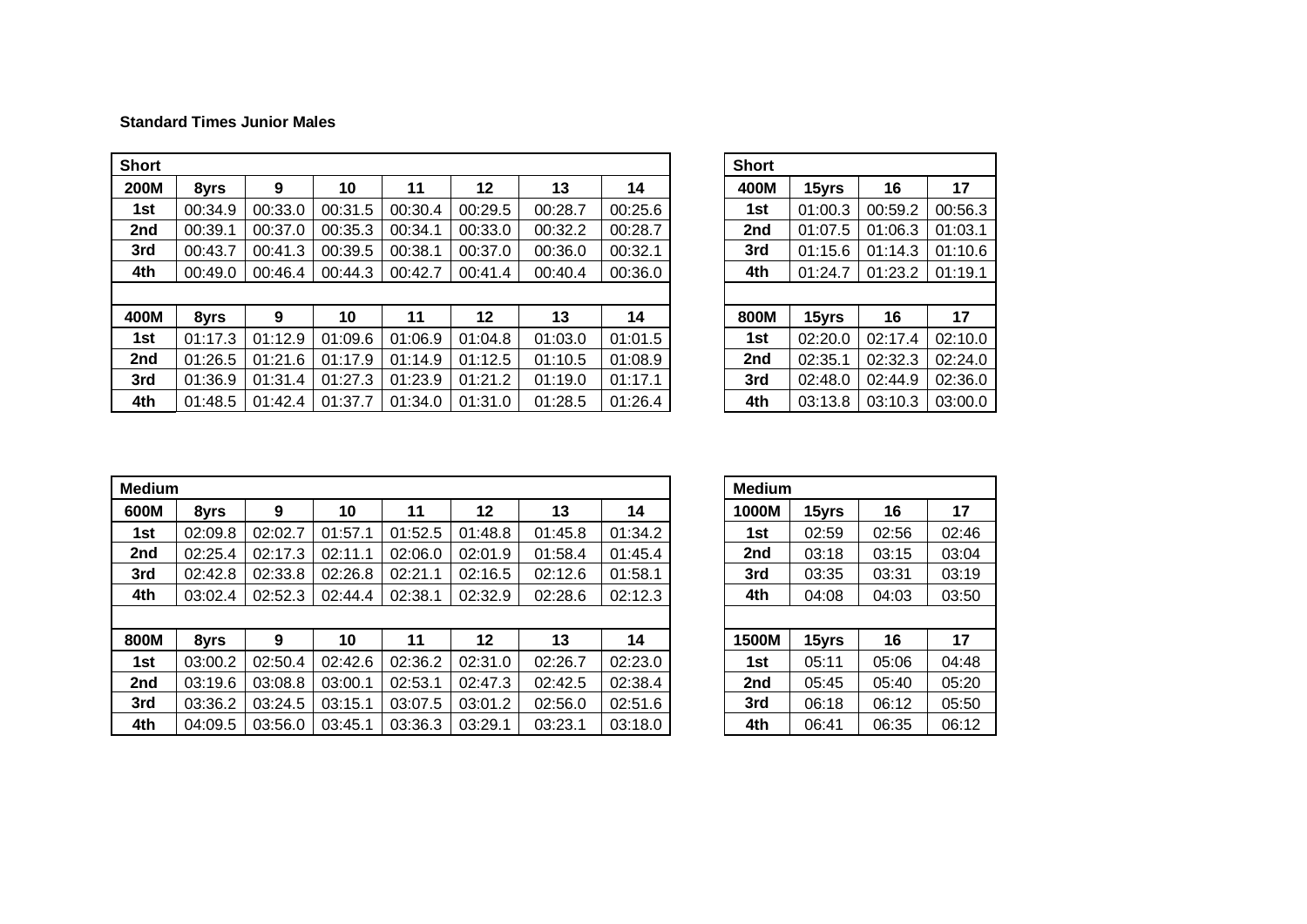| Long  |       |       |       |       |       |       |       | Long  |       |       |       |
|-------|-------|-------|-------|-------|-------|-------|-------|-------|-------|-------|-------|
| 1000M | 8yrs  | 9     | 10    | 11    | 12    | 13    | 14    | 3000M | 15yrs | 16    | 17    |
| 1st   | 03:51 | 03:39 | 03:29 | 03:20 | 03:14 | 03:08 | 03:03 | 1st   | 10:51 | 10:40 | 10:03 |
| 2nd   | 04:16 | 04:02 | 03:51 | 03:42 | 03:35 | 03:28 | 03:23 | 2nd   | 12:12 | 12:00 | 11:18 |
| 3rd   | 04:37 | 04:22 | 04:10 | 04:00 | 03:53 | 03:45 | 03:40 | 3rd   | 13:33 | 13:19 | 12:33 |
| 4th   | 05:20 | 05:03 | 04:49 | 04:37 | 04:29 | 04:20 | 04:13 | 4th   | 15:15 | 15:00 | 14:08 |
|       |       |       |       |       |       |       |       |       |       |       |       |
| 1500M | 8yrs  | 9     | 10    | 11    | 12    | 13    | 14    | 5000M | 15yrs | 16    | 17    |
| 1st   | 06:20 | 06:05 | 05:52 | 05:41 | 05:32 | 05:24 | 05:17 | 1st   | 19:31 | 19:12 | 18:05 |
| 2nd   | 07:02 | 06:46 | 06:32 | 06:19 | 06:09 | 06:00 | 05:52 | 2nd   | 21:40 | 21:19 | 20:05 |
| 3rd   | 07:42 | 07:24 | 07:08 | 06:55 | 06:43 | 06:34 | 06:25 | 3rd   | 22:45 | 22:23 | 21:05 |
| 4th   | 08:11 | 07:52 | 07:35 | 07:21 | 07:09 | 06:58 | 06:49 | 4th   | 24:55 | 24:30 | 23:05 |

| Long  |       |       |       |
|-------|-------|-------|-------|
| 3000M | 15yrs | 16    | 17    |
| 1st   | 10:51 | 10:40 | 10:03 |
| 2nd   | 12:12 | 12:00 | 11:18 |
| 3rd   | 13:33 | 13:19 | 12:33 |
| 4th   | 15:15 | 15:00 | 14:08 |
|       |       |       |       |
| 5000M | 15yrs | 16    | 17    |
| 1st   | 19:31 | 19:12 | 18:05 |
| 2nd   | 21:40 | 21:19 | 20:05 |
| 3rd   | 22:45 | 22:23 | 21:05 |
| 4th   | 24:55 | 24:30 | 23:05 |

## **Standard Times Junior Females**

| <b>Short</b> |         |         |         |         |         |         |         | <b>Short</b> |         |         |         |
|--------------|---------|---------|---------|---------|---------|---------|---------|--------------|---------|---------|---------|
| <b>200M</b>  | 8yrs    | 9       | 10      | 11      | 12      | 13      | 14      | 400M         | 15yrs   | 16      | 17      |
| 1st          | 00:36.6 | 00:34.7 | 00:33.3 | 00:32.3 | 00:31.4 | 00:30.8 | 00:28.0 | 1st          | 01:10.9 | 01:09.7 | 01:05.2 |
| 2nd          | 00:41.1 | 00:38.9 | 00:37.4 | 00:36.2 | 00:35.3 | 00:34.5 | 00:31.4 | 2nd          | 01:19.3 | 01:18.0 | 01:13.0 |
| 3rd          | 00:45.9 | 00:43.5 | 00:41.8 | 00:40.4 | 00:39.4 | 00:38.6 | 00:35.1 | 3rd          | 01:28.9 | 01:27.4 | 01:21.9 |
| 4th          | 00:51.4 | 00:48.7 | 00:46.8 | 00:45.3 | 00:44.1 | 00:43.2 | 00:39.3 | 4th          | 01:43.3 | 01:41.6 | 01:35.1 |
|              |         |         |         |         |         |         |         |              |         |         |         |
| 400M         | 8yrs    | 9       | 10      | 11      | 12      | 13      | 14      | 800M         | 15yrs   | 16      | 17      |
| 1st          | 01:29.5 | 01:24.5 | 01:20.6 | 01:17.5 | 01:15.0 | 01:13.8 | 01:12.2 | 1st          | 02:33.1 | 02:30.9 | 02:24.0 |
| 2nd          | 01:40.2 | 01:34.5 | 01:30.2 | 01:26.8 | 01:24.0 | 01:22.6 | 01:20.8 | 2nd          | 02:50.1 | 02:47.7 | 02:40.0 |
| 3rd          | 01:52.3 | 01:46.0 | 01:41.1 | 01:37.3 | 01:34.1 | 01:32.7 | 01:30.6 | 3rd          | 03:11.4 | 03:08.7 | 03:00.0 |
| 4th          | 02:10.4 | 02:03.1 | 01:57.5 | 01:53.0 | 01:49.4 | 01:47.6 | 01:45.3 | 4th          | 03:36.9 | 03:33.8 | 03:24.0 |

| <b>Short</b>    |         |         |         |
|-----------------|---------|---------|---------|
| 400M            | 15yrs   | 16      | 17      |
| 1st             | 01:10.9 | 01:09.7 | 01:05.2 |
| 2nd             | 01:19.3 | 01:18.0 | 01:13.0 |
| 3rd             | 01:28.9 | 01:27.4 | 01:21.9 |
| 4th             | 01:43.3 | 01:41.6 | 01:35.1 |
|                 |         |         |         |
| 800M            | 15yrs   | 16      | 17      |
| 1st             | 02:33.1 | 02:30.9 | 02:24.0 |
| 2 <sub>nd</sub> | 02:50.1 | 02:47.7 | 02:40.0 |
| 3rd             | 03:11.4 | 03:08.7 | 03:00.0 |
| 4th             | 03:36.9 | 03:33.8 | 03:24.0 |